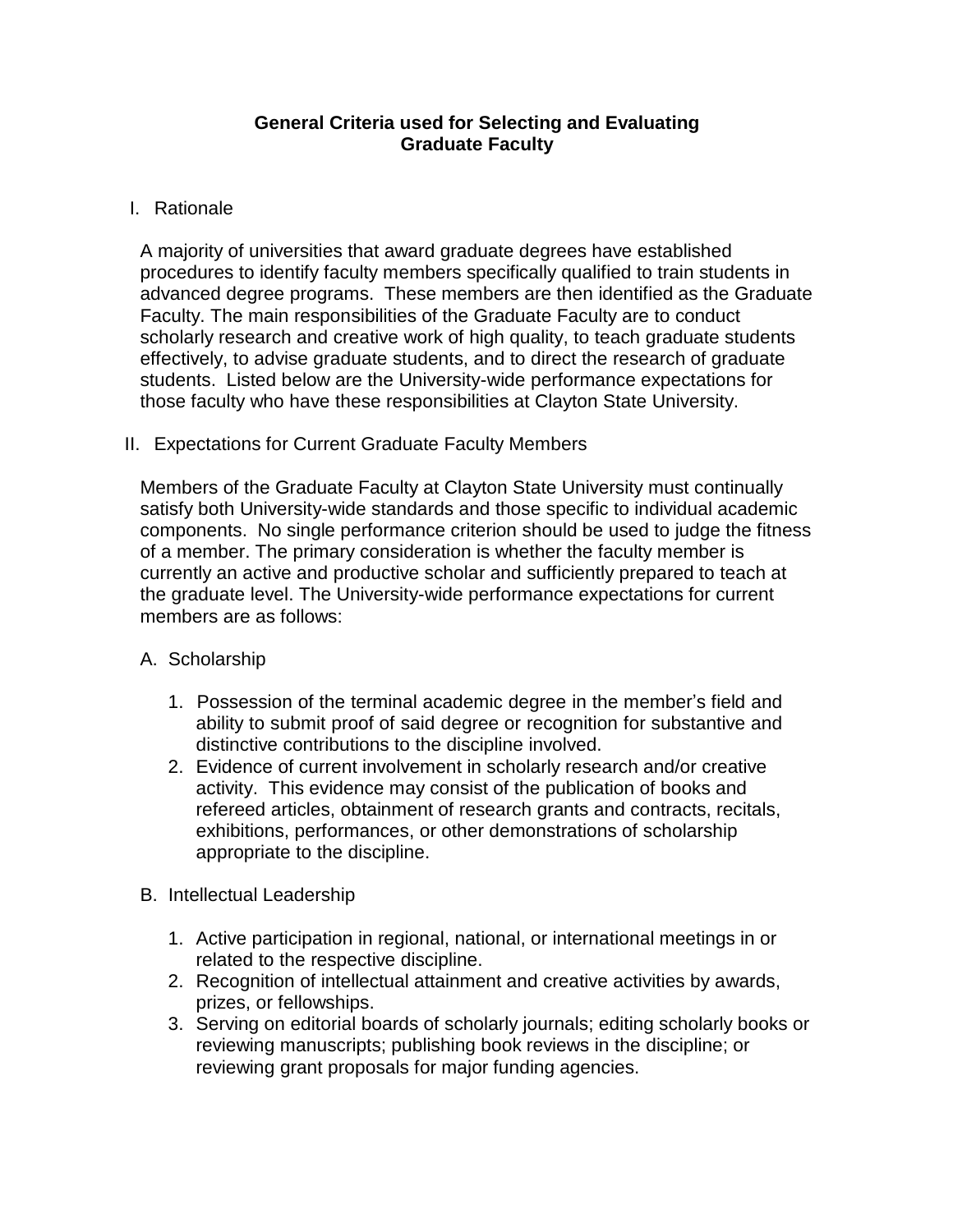- C. Experience in Graduate Education
	- 1. Service as a member of graduate student research advisory committees, resulting in the completion of professional papers or theses. Only Full members of the Graduate Faculty may serve as major advisors of students' research committees.
	- 2. Development of new graduate courses or recent effective teaching of graduate courses. Evidence may be drawn from a faculty member's recent Annual Performance Review: Evaluation and Recommendations, Student Course Evaluations, and other evaluative methods used by the faculty member's department.
- III. Qualifications for Initial Membership--Levels with Criteria and Duties

Academic components must have specific guidelines for selecting members for the Graduate Faculty which are aligned with the general University-wide selection criteria listed here. Interpreting these guidelines is the responsibility of the Graduate Council.

#### A. Full Members

Full Members of the Graduate Faculty shall be entitled to teach graduate courses at or below the equivalent of their highest earned degree, to chair and to serve on committees for professional papers, theses, or dissertations; to vote in the deliberations of the Graduate Faculty; and to serve on the Graduate Council.

Nominations and recommendations for Full membership in the Graduate Faculty shall be based on the following criteria appropriate to the individual faculty member's field:

- 1. Adequate training or education in the field, including terminal qualifications;
- 2. Active participation in research, as evidenced by refereed publications in the field;
- 3. Significant or recent contributions to the applied or creative arts in the candidate's field;
- 4. Sufficient preparation to teach graduate courses effectively within the candidate's component or school;
- 5. Sufficient preparation to serve on graduate theses committees and to supervise professional papers or theses;
- 6. Recent completion of activities, recognized or commended by professional organizations in the candidate's field; and
- 7. Full-time faculty status in a tenure-track position at a rank of assistant professor or higher. Colleges or schools also may propose for Full membership in the Graduate Faculty those faculty not on tenure-track but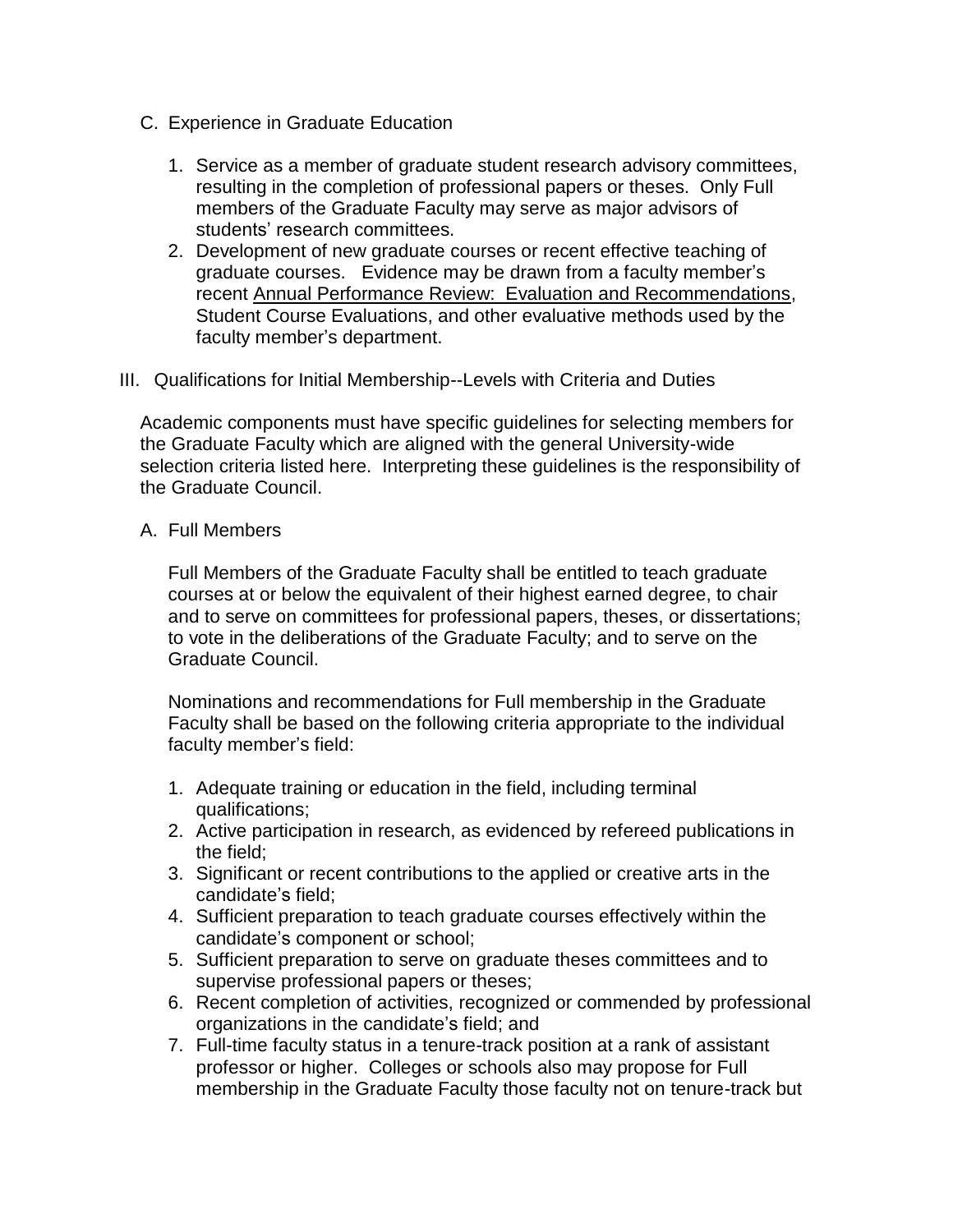whose professional credentials are deemed outstanding in their field and who therefore merit consideration for membership. Part-Time faculty members are not eligible for Full membership on the Graduate Faculty.

To demonstrate minimum standards of professional performance for Full Member Status on the Graduate Faculty, the faculty member must be engaged in research or creative and professional activities; must meet criterion (a) and must have met three of the criteria delineated in (b) – (i) as listed in **Research/Creative and Professional Activities.**

**Research/Creative and Professional Activities.** These activities should be conducted at the initiative of the faculty member.

a) Authoring for nationally distributed instruments—that is instruments that are recognized by the Council as meeting the generally acceptable standards of the field, resulting in publication of one book or at least two book chapters by academic presses with appropriate review processes, or at least two articles in refereed journals in the last six calendar years preceding the year of application; or juried invitations resulting in musical performance or art exhibition sponsored by an arts organization or institution of national scope and reputation; and/or published complete conference proceedings as recognized by the Council as meeting the generally acceptable standards of the field, resulting in at least two presentations in the last six calendar years preceding the year of application;

b) Authoring for regional, state, and non-refereed instruments (including papers or abstracts in conference proceedings) resulting in at least two publications in the last five calendar years preceding the year of application (nationally distributed publications not utilized in a. above may be applied in b.); and/or Juried invitations resulting in musical performance or art exhibition sponsored by an arts organization or institution or regional or state scope and reputation, resulting in at least two presentations in the last five calendar years of application;

c) Service as a member of graduate student research advisory committees, resulting in the completion of professional papers, theses, or dissertations.

d) Development of new graduate courses or recent effective teaching of graduate courses. Evidence may be drawn from a faculty member's recent **Annual Performance Review: Evaluation and Recommendations**, Student Course Evaluations, and other evaluative methods used by the faculty member's department.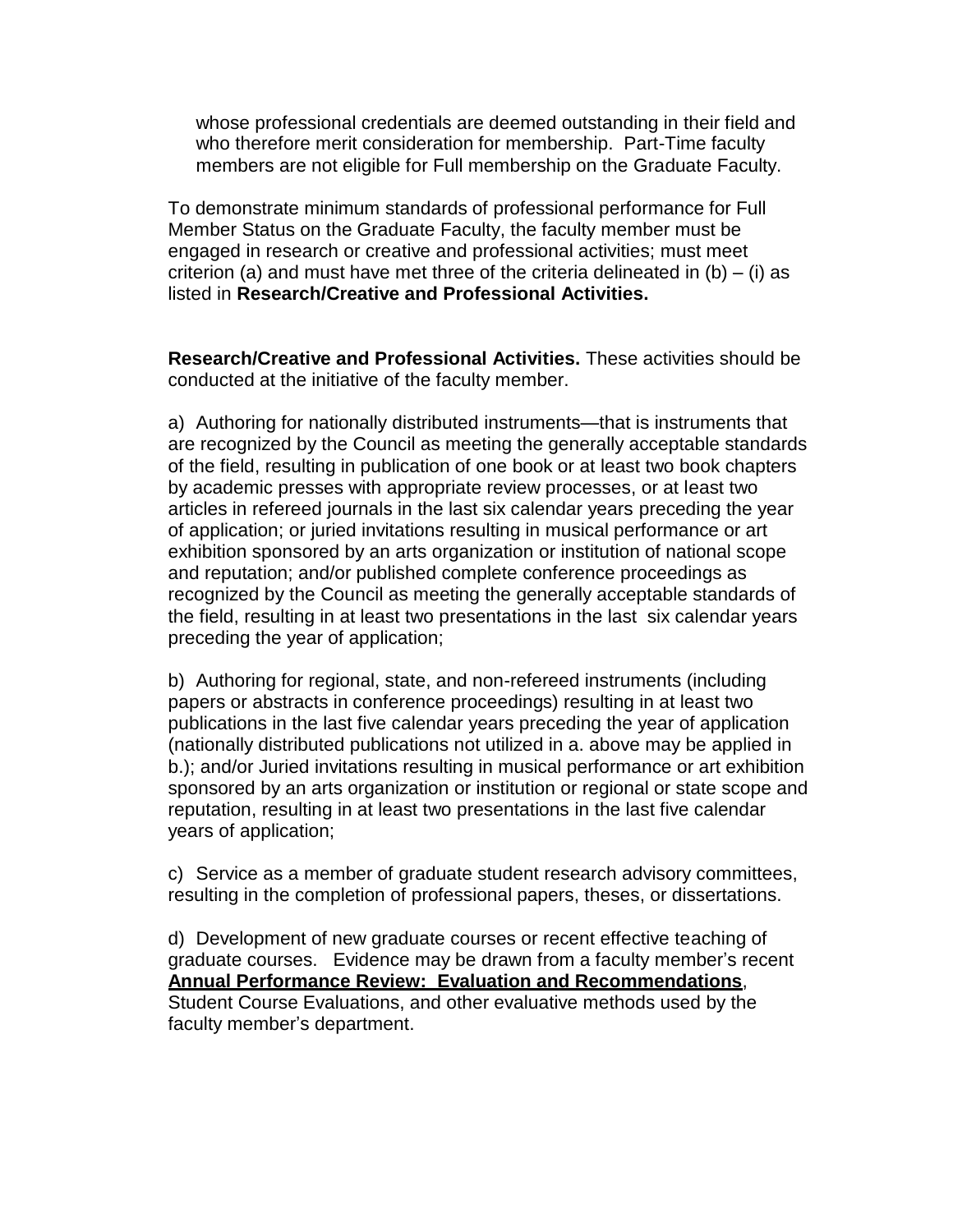e) Serving on editorial boards of scholarly journals; editing scholarly books or reviewing manuscripts; publishing book reviews in the discipline; or reviewing grant proposals for major funding agencies.

f) Authoring grant proposals and contracts resulting in at least one externally funded grant in the last five calendar years preceding the year of application;

g) Presentations on programs of professional and scholarly organizations during at least two of the last five years preceding the year of application (nationally distributed publications not utilized in a. above may be applied in d.);

h) Holding offices in professional and scholarly organizations during at least two of the last five years proceeding the year of application.

i) Consulting, commissions, and other professional endeavors related to the discipline that reflected credit on the University and/or service to enhance the graduate program performed during the last five calendar years proceeding the year of application.

## B. Associate Members

Associate membership status is not intended for faculty who have been in a tenure track position for five or more years and who do not meet the publication standard for Full membership.

Members of the University Faculty who do not qualify for Full membership on the Graduate Faculty, but who have fulfilled some of the prerequisites for Full membership, are eligible for an Associate Membership in the Graduate Faculty until such time as they are eligible for Full membership. This status is for junior members of the faculty (those who have completed graduate school within the past five years with a terminal degree in a related field) and faculty members whose non-academic professional expertise warrants such an appointment by the Dean of the School of Graduate Studies and approval by the Graduate Council.

Associate Members shall be entitled to teach graduate courses and to serve on committees for professional papers, theses, or dissertations, but not to chair such committees, except with the written permission of the Graduate Council. Associate Members shall be permitted to vote in the deliberations of the Graduate Faculty, but not to serve as members of the Graduate Council or to sign on Graduate Faculty membership applications. Associate membership on the Graduate Faculty shall be limited to a period of not more than five years and is not renewable at the Associate level.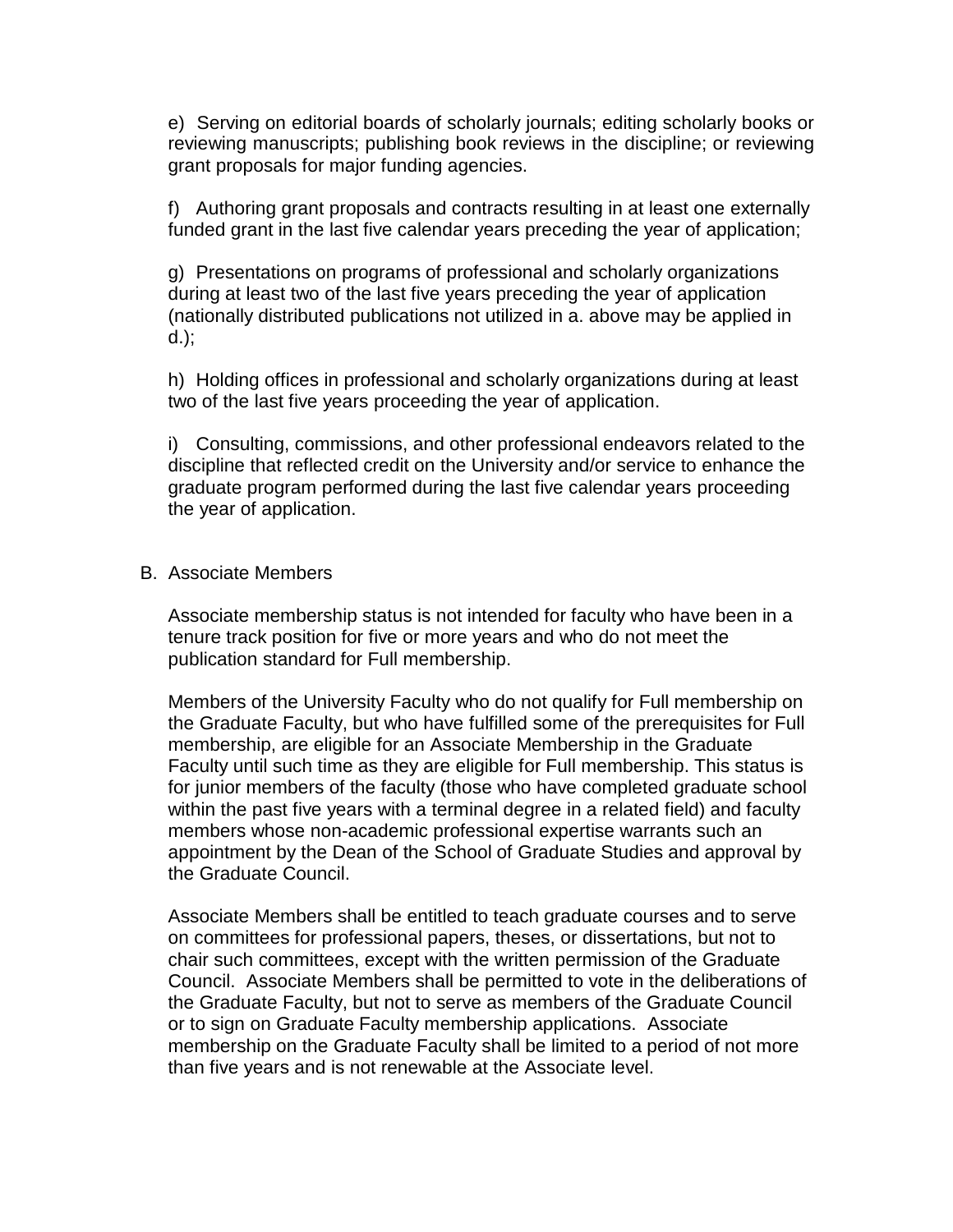#### C. Administrative Members

Administrative Members shall include the President of the University, the Provost and Vice President for Academic Affairs, the Associate Provost, the Assistant Vice President for Academic Affairs, the Dean of the Graduate School, Deans of Schools and Colleges, Associate Deans, Department Chairs and Graduate Program Directors/Coordinators. Administrative Members shall have the same duties and privileges as Full members of the Graduate Faculty. Upon re-entry into a regular teaching faculty position, former Administrative Members shall apply for renewal of membership on the Graduate Faculty after a transitional period of four years. The transition period allows for increased participation in discipline-specific scholarly activities before renewal is required.

#### D. Affiliate Members

Visiting Faculty, Temporary Faculty, Adjunct Faculty, Emeritus Faculty, or other faculty with particular expertise or qualifications who have the recommendation of their college and whose professional activities otherwise qualify them for consideration, may also be proposed for Affiliate Membership of the Graduate Faculty. These individuals must be recommended by the Graduate Program Director and the Dean of their College and approved by the Graduate Council.

- IV. Procedure for Graduate Faculty Membership Application
	- A. Each candidate for graduate faculty status must complete the application form for Graduate Faculty Membership and submit it to the Department Chair, the Graduate Program Director, and the Dean of the School or College offering the degree.
	- B. The Graduate Council will review applications and make recommendations. Upon the recommendation by the Graduate Council, the Dean of the School of Graduate Studies shall notify the applicant in writing. In the event of a denial of application, the Graduate Program Director in the relevant field shall have the opportunity to collect further supporting documentation and represent the application.